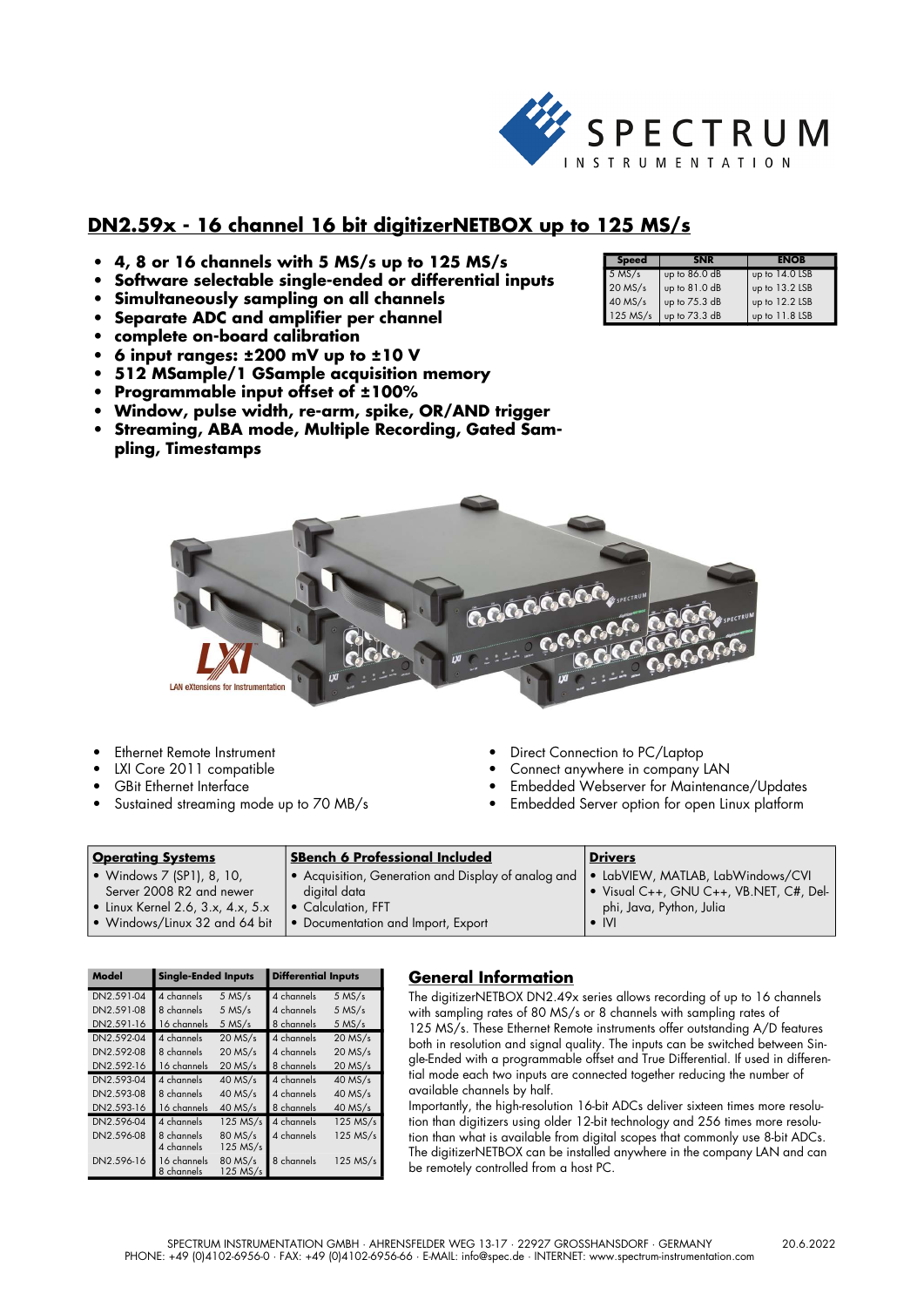# **Software Support**

## **Windows Support**

The digitizerNETBOX/generatorNETBOX/hybridNETBOX can be accessed from Windows 7, Windows 8,Windows 10 (either 32 bit or 64 bit). Programming examples for Visual C++, C++ Builder, LabWindows/CVI, Delphi, Visual Basic, VB.NET, C#, Julia, Python, Java and IVI are included.

## **Linux Support**

The digitizerNETBOX/generatorNET-BOX/hybridNETBOX can be accessed from any Linux system. The Linux support includes SMP systems, 32 bit and 64 bit systems, versatile programming examples for Gnu C++, Python, Julia as well as drivers for MATLAB for

Linux. SBench 6, the powerful data acquisition and analysis software from Spectrum is also included as a Linux version.

### **Discovery Protocol**

| <sup>4</sup> Physical Location |                                        |
|--------------------------------|----------------------------------------|
| <b>Bus No</b>                  |                                        |
| Device No.                     |                                        |
| <b>Function No</b>             |                                        |
| Slot No                        |                                        |
| IP                             | 192.168.169.14                         |
| VISA                           | TCPIP[0]::192.168.169.14::inst0::INSTR |

he Discovery function helps you to find and i<br>entify any Spectrum LXI struments, like the gitizerNETBOX and generatorNETBOX, avail-

able to your computer on the network. The Discovery function will also locate any Spectrum card products that are managed by an installed Spectrum Remote Server somewhere on the network.

After running the discovery function the card information is cached and can be directly accessed by SBench 6. Furthermore the qualified VISA address is returned and can be used by any software to access the remote instrument.

## **SBench 6 Professional**



The digitizerNETBOX, generator-NETBOX and hybridNETBOX can be used with Spectrum's powerful software SBench 6 – a Professional license for the software is already installed in the box. SBench 6 supports all of the standard features of the instrument. It has a variety of display windows as well as analysis, export and documen-

tation functions.

- Available for Windows Windows 7, Windows 8, Windows 10 and Linux
- Easy to use interface with drag and drop, docking windows and context menus
- Display of analog and digital data, X-Y display, frequency domain and spread signals
- Designed to handle several GBytes of data
- Fast data preview functions

## **IVI Driver**

The IVI standards define an open driver architecture, a set of instrument classes, and shared software components. Together these provide critical elements needed for instrument interchangeability. IVI's defined Application Programming Interfaces (APIs) standardize common measurement functions reducing the time needed to learn a new IVI instrument.

The Spectrum products to be accessed with the IVI driver can be locally installed data acquisition cards, remotely installed data acquisition cards or remote LXI instruments like

digitizerNETBOX/generatorNETBOX. To maximize the compatibility with existing IVI based software installations, the Spectrum IVI

driver supports IVI Scope, IVI Digitizer and IVI FGen class with IVI-C and IVI-COM interfaces.

## **Third-party Software Products**

Most popular third-party software products, such as LabVIEW, MATLAB or LabWindows/CVI are supported. All drivers come with examples and detailed documentation.

## **Embedded Webserver**

|                          | <b>SPECTRU</b>                                                |
|--------------------------|---------------------------------------------------------------|
|                          | TRUMENTATIO                                                   |
| Welcome                  |                                                               |
| <b>Instrument Model</b>  | DN2.465-08                                                    |
| Manufacturer             | Spectrum GmbH                                                 |
| <b>Serial Number</b>     | 1234                                                          |
| <b>Description</b>       | digitizerNETBOX                                               |
| <b>IXI Features</b>      | <b>LXI Core 2011</b>                                          |
| <b>LXT Version</b>       | LXI Device Specification 2011 rev. 1.4                        |
| <b>Host Name</b>         | 192.168.169.23                                                |
| mDNS Host Name           | digitizerNETBOX.local                                         |
| <b>MAC Address</b>       | 0C:C4:7A:B3:C2:A2                                             |
| <b>TCP/IP Address</b>    | 192 168 169 23                                                |
| <b>Firmware Revision</b> | 62                                                            |
| <b>Software Revision</b> | 5.17.17117                                                    |
|                          | Instrument Address String [VISA] TCPIP::192.168.169.23::INSTR |
| <b>LAN ID Indicator</b>  | Fnable                                                        |

The integrated webserver M follows the LXI standard and gathers information ..... on the product, set up of the Ethernet configuration and current status. It also allows the setting of a configuration password, access to documentation and updating of the complete instrument firmware, including the embedded remote server and the webserver.

### **Hardware features and options**

### **LXI Instrument**



The digitizerNETBOX and generatorNETBOX are fully LXI instrument compatible to LXI Core 2011 following the LXI Device Specification

2011 rev. 1.4. The digitizerNETBOX/generatorNETBOX has been tested and approved by the LXI Consortium.

Located on the front panel is the main on/off switch, LEDs showing the LXI and Acquisition status and the LAN reset switch.

### **Chassis features**



The chassis is especially desigend for usage in different application arreas and has some advanced features for mobile and shared usage:

- stable metal chassis
- 8 bumper edges protect the chassis, the desk and other components on it. The bumper edges allow to store the chassis either vertically or horizontally and the lock-in structure allows to stack multiple chassis with a secure fit onto each other. For 19" rack mount montage the bumpers can be unmounted and replaced by the 19" rack mount option
- The handle allows to easily carry the chassis around in juts one hand.
- A standard GND screw on the back of the chassis allows to connect the metal chassis to measurement ground to reduce noise based on ground loops and ground level differences.

### **Front Panel**



Standard BNC connectors are used for all analog input or output signals and all auxiliary signals like clock and trigger. No special adapter cables are needed and the connection is secure even when used in a moving environment.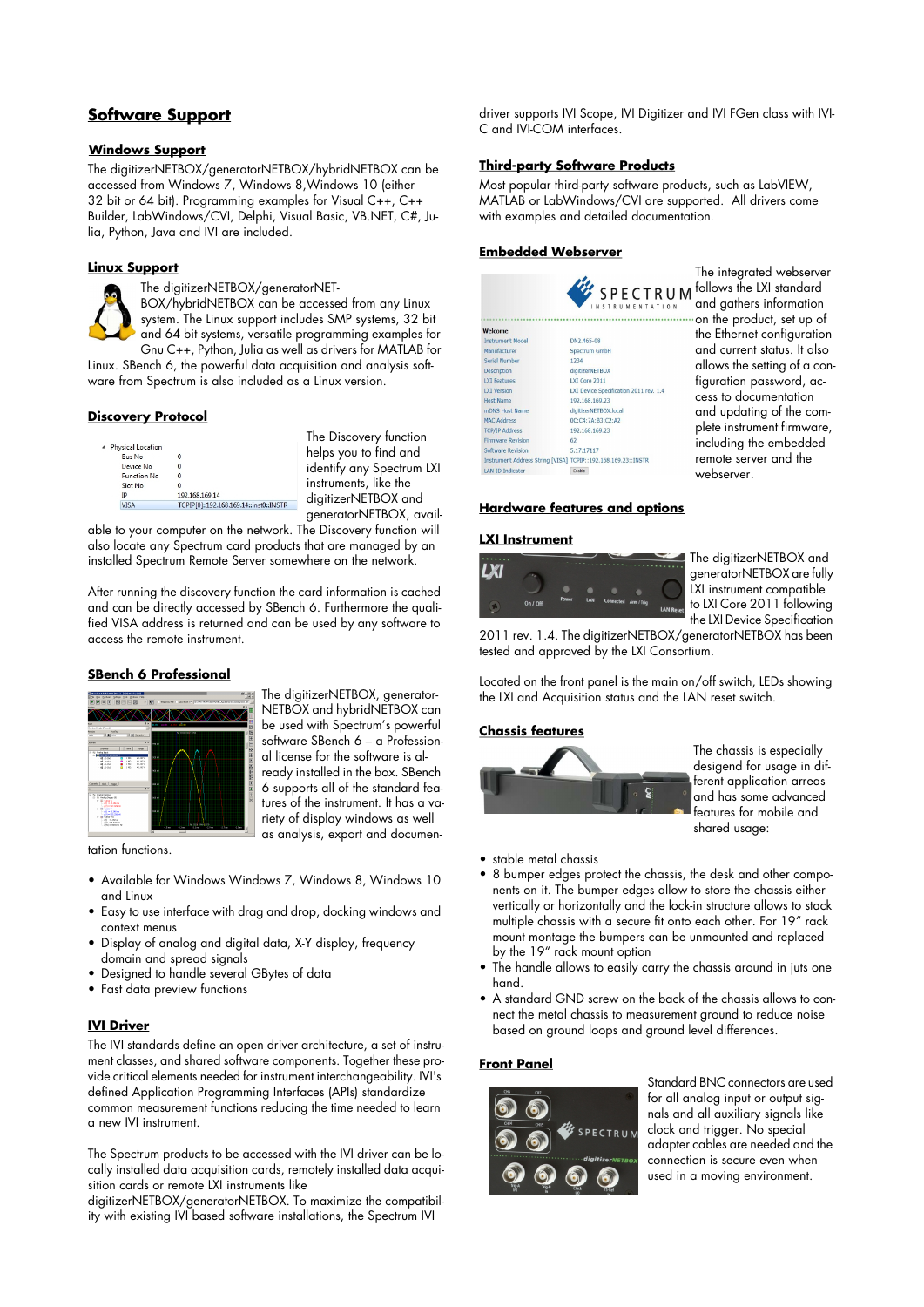Custom front panels are available on request even for small series, be it SMA, LEMO connectors or custom specific connectors.

## **Ethernet Connectivity**



The GBit Ethernet connection can be used with standard COTS Ethernet cabling. The integration into a standard LAN allows to connect the digitizerNETBOX/generatorNET-BOX either directly to a desktop PC or Laptop or it is possible to place the instrument somewhere in the

company LAN and access it from any desktop over the LAN.

## **DC Power Supply Option**



The digitizerNETBOX/generatorNET-BOX can be equipped with an internal DC power supply which replaces the standard AC power supply. Two different power supply options are available that range from 9V to 36V. Contact the sales team if other DC levels are required.

Using the DC power supply the digitiz-

erNETBOX/generatorNETBOX can be used for mobile applications together with a Laptop in automotive or airborne applications.

### **Boot on Power Option**

The digitizerNETBOX/generatorNETBOX can be factory configured to automatically start and boot upon availability of the input power rail. That way the instrument will automatically become available again upon loss of input power.

### **Input Amplifier**



The analog inputs can be adapted to real world signals using a wide variety of settings that are individual for each channel. By using software commands the input termination can be changed

between 50 Ohm and 1 MOhm, one can select a matching input range and the signal offset can be compensated for.

### **Differential inputs**

With a simple software command the inputs can individually be switched from single-ended (in relation to ground) to differential by combining each two single-ended inputs to one differential input. When the inputs are used in differential mode the A/D converter measures the difference between two lines with relation to system ground.

### **Additional Digital Inputs**



The eight channel version of the digitizerNETBOX can have an option with additional eight digital input channels for mixed-mode operation. The eight additional digital channels are accessi-

ble through BNC connectors on the front panel. Together with the standard three multi-purpose digital I/O lines the digitizerNETBOX can have a total of 11 digital inputs channels together with eight analog input channels. When activated the digital data is stored inside the analog channel by reducing the analog resolution.

## **Automatic on-board calibration**

All of the channels are calibrated in factory before the board is shipped. To compensate for different variations like PC power supply, temperature and aging, the software driver provides routines for an automatic onboard offset and gain calibration of all input ranges. All the cards contain a high precision on-board calibration reference.

## **Ring buffer mode**



The ring buffer mode is the standard mode of all oscilloscope instruments. Digitized data is continuously written into a ring memory until a

trigger event is detected. After the trigger, post-trigger samples are recorded and pre-trigger samples can also be stored. The number of pre-trigger samples available simply equals the total ring memory size minus the number of post trigger samples.

### **FIFO mode**

The FIFO mode is designed for continuous data transfer between remote instrument and PC memory or hard disk. The control of the data stream is done automatically by the driver on interrupt request. The complete installed on-board memory is used for buffer data, making the continuous streaming extremely reliable.

## **Channel trigger**

The data acquisition instruments offer a wide variety of trigger modes. Besides the standard signal checking for level and edge as known from oscilloscopes it's also possible to define a window trigger. All trigger modes can be combined with the pulsewidth trigger. This makes it possible to trigger on signal errors like too long or too short pulses. In addition to this a re-arming mode (for accurate trigger recognition on noisy signals) the AND/OR conjunction of different trigger events is possible. As a unique feature it is possible to use deactivated channels as trigger sources.

### **External trigger I/O**

All instruments can be triggered using an external TTL signal. It's possible to use positive or negative edge also in combination with a programmable pulse width. An internally recognised trigger event can - when activated by software - be routed to the trigger connector to start external instruments.

### **Pulse width**

Defines the minimum or maximum width that a trigger pulse must have to generate a trigger event. Pulse width can be combined with channel trigger, pattern trigger and external trigger.

### **Multiple Recording**



The Multiple Recording mode allows the recording of several trigger events with an extremely short re-arming time. The hardware doesn't need to be restarted in be-

tween. The on-board memory is divided in several segments of the same size. Each of them is filled with data if a trigger event occurs. Pre- and posttrigger of the segments can be programmed. The number of acquired segments is only limited by the used memory and is unlimited when using FIFO mode.

## **Gated Sampling**



The Gated Sampling mode allows data recording controlled by an external gate signal. Data is only recorded if the gate signal has a programmed level. In addi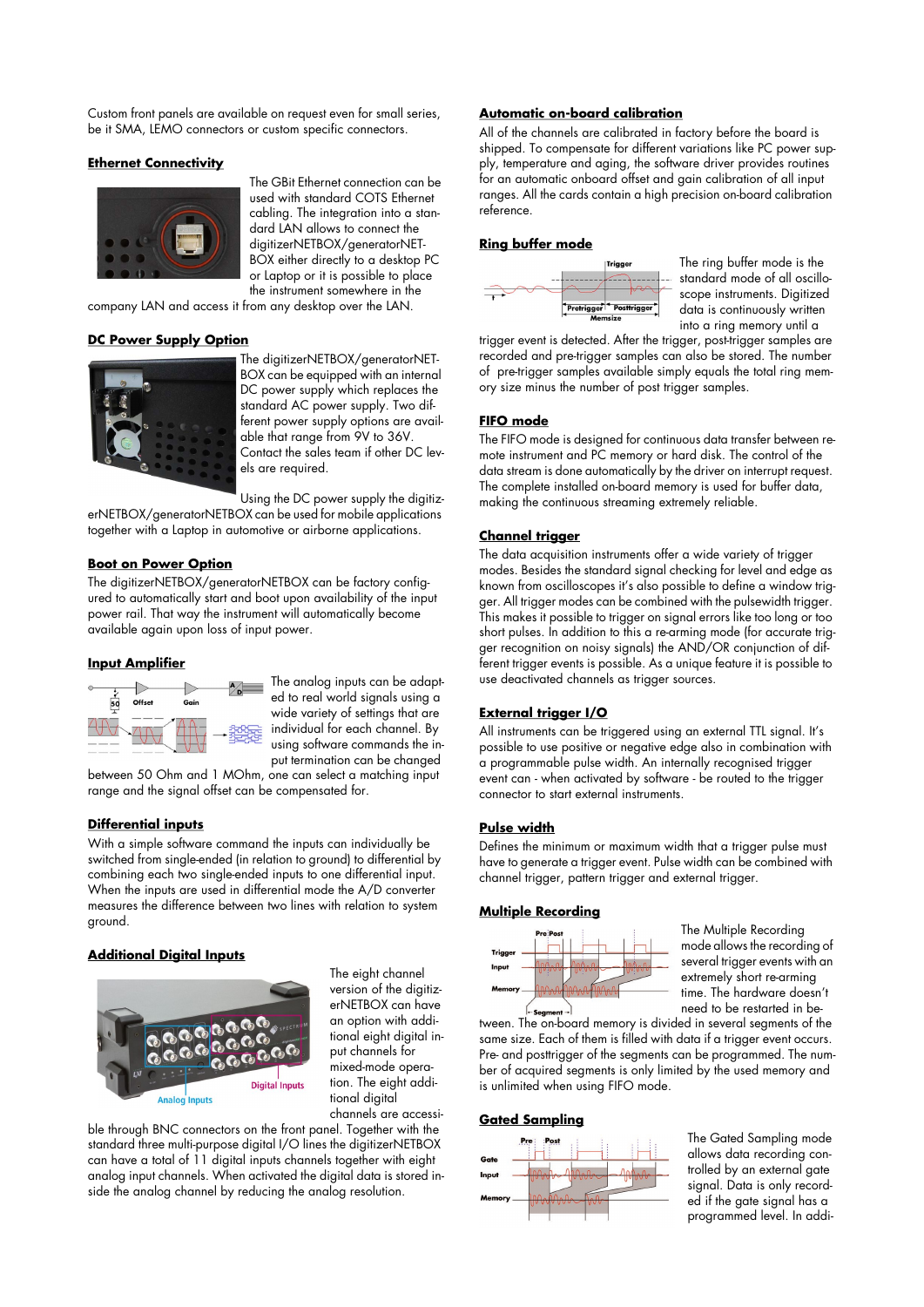tion a pre-area before start of the gate signal as well as a post area after end of the gate signal can be acquired. The number of gate segments is only limited by the used memory and is unlimited when using FIFO mode.

### **Timestamp**



The timestamp function writes the time positions of the trigger events in an extra memory. The timestamps are relative to the start of recording, a defined zero time, ex-

ternally synchronized to a radio clock, an IRIG-B a GPS receiver. Using the external synchronization gives a precise time relation for acquisitions of systems on different locations.

### **ABA mode**



The ABA mode combines slow continuous data recording with fast acquisition on trigger events. The ABA mode works like a slow data logger combined with a fast digitizer. The exact

position of the trigger events is stored as timestamps in an extra memory.

#### **Option Embedded Server**



The option turns the digitizer-NETBOX/generatorNETBOX in a powerful PC that allows to run own programs on a small and remote data acquisition system. The digitizerNET-BOX/generatorNETBOX is enhanced by more memory, a powerful CPU, a freely accessable internal SSD and a remote software development access method.

The digitizerNETBOX/generatorNETBOX can either run connected to LAN or it can run totally independent, storing data to the internal SSD. The original digitizerNETBOX/generatorNETBOX remote instrument functionality is still 100 % available. Running the embedded server option it is possible to pre-calculate results based on the acquired data, store acquisitions locally and to transfer just the required data or results parts in a client-server based software structure. A different example for the

digitizerNETBOX/generatorNETBOX embedded server is surveillance/logger application which can run totally independent for days and send notification emails only over LAN or offloads stored data as soon as it's connected again.

Access to the embedded server is done through a standard text based Linux shell based on the ssh secure shell.

#### **External clock I/O**

Using a dedicated connector a sampling clock can be fed in from an external system. It's also possible to output the internally used sampling clock to synchronise external equipment to this clock.

#### **Reference clock**



The option to use a precise external reference clock (normally 10 MHz) is necessary to synchronize the instrument for high-quality

measurements with external equipment (like a signal source). It's also possible to enhance the quality of the sampling clock in this way. The driver automatically generates the requested sampling clock from the fed in reference clock.

## **DN2 / DN6 Technical Data**



Only figures that are given with a maximum reading or with a tolerance reading are guaranteed specifications. All other figures are typical characteristics that are given for information purposes only. Figures are valid for products stored for at least 2 hours inside the specified operating temperature range, after a 30 minute warm-up, after run ning an on-board calibration and with proper cooled products. All figures have been measured in lab environment with an environmental temperature between 20°C and<br>25°C and an altitude of less than 100 m.

#### **Analog Inputs**

| Resolution                            |                                             |                                                                        | 16 bit (can be reduced to acquire simultaneous digital inputs)                                                                                                                                |
|---------------------------------------|---------------------------------------------|------------------------------------------------------------------------|-----------------------------------------------------------------------------------------------------------------------------------------------------------------------------------------------|
| Input Range                           | software programmable                       |                                                                        | $\pm 200$ mV, $\pm 500$ mV, $\pm 1$ V, $\pm 2$ V, $\pm 5$ V, $\pm 10$ V                                                                                                                       |
| Input Type                            | software programmable                       | Single-ended or True Differential                                      |                                                                                                                                                                                               |
| Input Offset (single-ended)           | software programmable                       |                                                                        | programmable to ±100% of input range in steps of 1%                                                                                                                                           |
| ADC Differential non linearity (DNL)  | ADC only                                    | 591x:<br>592x:<br>593x, 8x3:<br>594x:<br>596x, 8x6:                    | $\pm 0.2/\pm 0.8$ LSB (typ./max.)<br>$\pm 0.2/\pm 0.8$ LSB (typ./max.)<br>$\pm 0.5/\pm 0.9$ LSB (typ./max.)<br>$\pm 0.5/\pm 0.9$ LSB (typ./max.)<br>$\pm 0.5/\pm 0.9$ LSB (typ./max.          |
| ADC Integral non linearity (INL)      | ADC only                                    | 591x:<br>592x:<br>593x, 803, 813:<br>594x:<br>596x, 806, 816:          | $\pm 1.0 / \pm 2.3$ LSB (typ./max.)<br>$\pm 1.0 / \pm 2.3$ LSB (typ./max.)<br>$\pm 2.0/\pm 7.5$ LSB (typ./max.)<br>$\pm 2.0 / \pm 7.5$ LSB (typ./max.)<br>$\pm 2.0 / \pm 7.5$ LSB (typ./max.) |
| Offset error (full speed), DC signal  | after warm-up and calibration               | $\leq$ 0.1% of range                                                   |                                                                                                                                                                                               |
| Gain error (full speed), DC signal    | after warm-up and calibration               | $\leq$ 0.1% of reading                                                 |                                                                                                                                                                                               |
| Offset temperature drift              | after warm-up and calibration               | typical 5 ppm/°K                                                       |                                                                                                                                                                                               |
| Gain temperatur drift                 | after warm-up and calibration               | typical 45 ppm/°K                                                      |                                                                                                                                                                                               |
| AC accuracy                           | 1 kHz signal                                | $\leq$ 0.3% of reading                                                 |                                                                                                                                                                                               |
| AC accuracy                           | 50 kHz signal                               | $\leq$ 0.5% of reading                                                 |                                                                                                                                                                                               |
| Crosstalk: Signal 1 MHz, 50 $\Omega$  | range $\leq \pm 1$ V<br>range $\geq \pm 2V$ | $\leq$ 95 dB on adjacent channels<br>$\leq$ 90 dB on adjacent channels |                                                                                                                                                                                               |
| Crosstalk: Signal 10 MHz, 50 $\Omega$ | range $\leq \pm 1$ V<br>range $\geq \pm 2V$ | $\leq$ 87 dB on adjacent channels<br>$\leq$ 85 dB on adjacent channels |                                                                                                                                                                                               |
| Analog Input impedance                | software programmable                       | 50 $\Omega$ /1 M $\Omega$    30 pF                                     |                                                                                                                                                                                               |
| Analog input coupling                 | fixed                                       | DC.                                                                    |                                                                                                                                                                                               |
| Over voltage protection               | range $\leq \pm 1$ V                        | $\pm$ 5 V (1 M $\Omega$ ), 3.5 Vrms (50 $\Omega$ )                     |                                                                                                                                                                                               |
| Over voltage protection               | range $\geq \pm 2V$                         | $\pm 50$ V (1 M $\Omega$ ), 5 Vrms (50 $\Omega$ )                      |                                                                                                                                                                                               |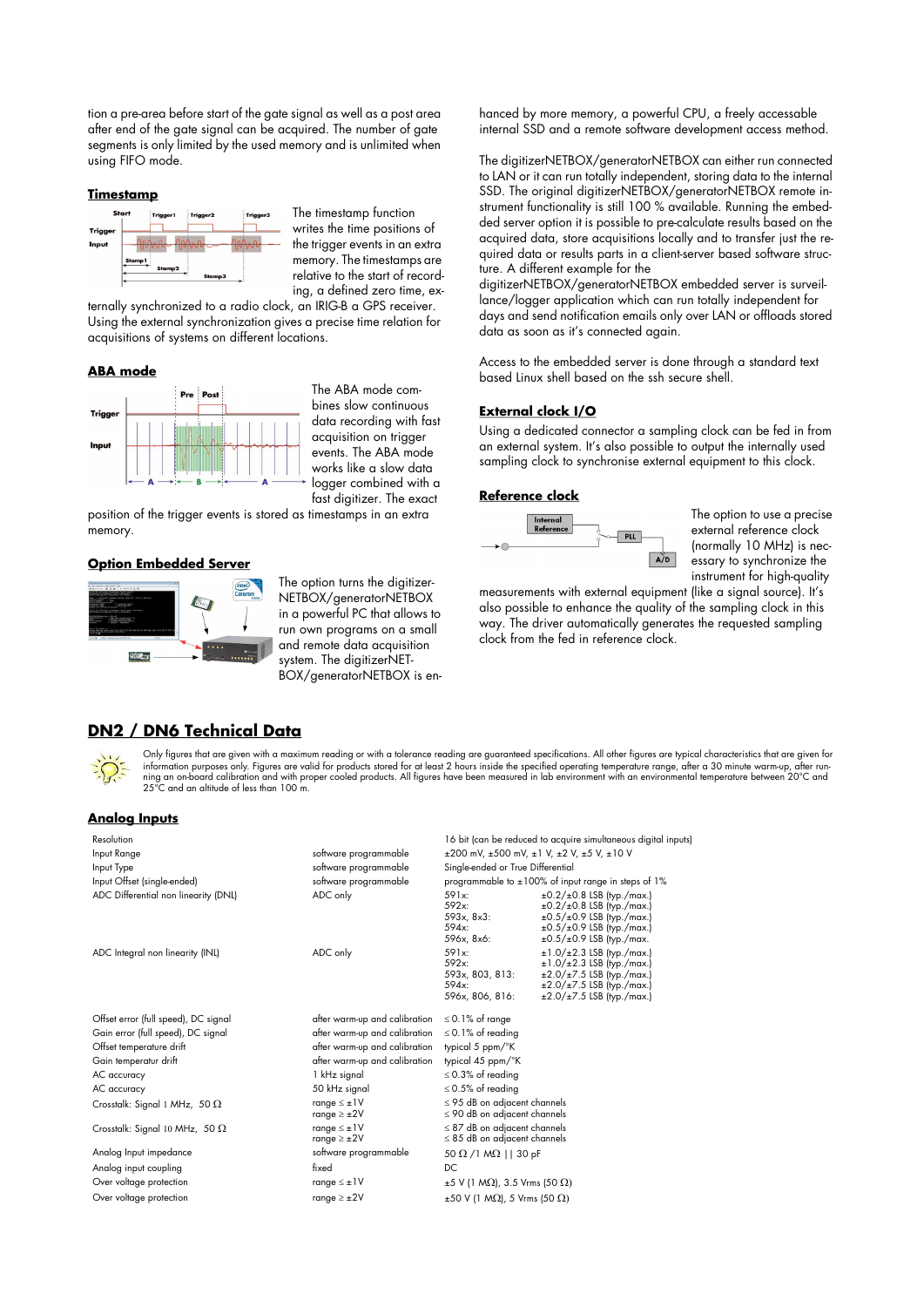| Anti-Aliasing Filter (digital filtering active)                                    | 591x (5 MS/s)                                                                          | Digital Anti-Aliasing filter at 40% of sampling rate. Examples:<br>5 MS/s sampling rate -> anit-aliasing filter at 2 MHz<br>1 MS/s sampling rate -> anti-aliasing filter at 400 kHz                                       |                                                                                                                                                                                                                                                                                             |  |
|------------------------------------------------------------------------------------|----------------------------------------------------------------------------------------|---------------------------------------------------------------------------------------------------------------------------------------------------------------------------------------------------------------------------|---------------------------------------------------------------------------------------------------------------------------------------------------------------------------------------------------------------------------------------------------------------------------------------------|--|
| Anti-Aliasing Filter (standard)                                                    | 591x (5 MS/s)<br>592x (20 MS/s)<br>593x (40 MS/s)<br>594x (80 MS/s)<br>596x (125 MS/s) | fixed 2.5 MHz 3rd order butterworth alike<br>fixed 10 MHz 3rd order butterworth alike<br>fixed 20 MHz 3rd order butterworth alike<br>fixed 40 MHz 3rd order butterworth alike<br>fixed 60 MHz 3rd order butterworth alike |                                                                                                                                                                                                                                                                                             |  |
| <b>CMRR (Common Mode Rejection Ratio)</b>                                          | range $\leq \pm 1$ V                                                                   | 100 kHz: 75 dB, 1 MHz: 60 dB, 10 MHz: 40 dB                                                                                                                                                                               |                                                                                                                                                                                                                                                                                             |  |
| <b>CMRR (Common Mode Rejection Ratio)</b>                                          | range $\geq \pm 2V$                                                                    | 100 kHz: 55 dB, 1 MHz: 52 dB, 10 MHz: 50 dB                                                                                                                                                                               |                                                                                                                                                                                                                                                                                             |  |
| Common Mode Voltage Range<br>Differential Input                                    | Input Range<br>VCM (1 $M\Omega$ termination)<br>VCM (50 $\Omega$ termination)          | $\pm 200$ mV $\pm 500$ mV $\pm 1$ V<br>±900 mV ±2.25 V<br>$\pm 2.25$ V<br>±2.25 V<br>±900 mV ±2.25 V                                                                                                                      | ±2V<br>±10V<br>±5V<br>±9V<br>$±22.5$ V<br>$±22.5$ V<br>$±3.5$ V<br>±3.5V<br>$±3.5$ V                                                                                                                                                                                                        |  |
| Channel selection (single-ended inputs)                                            | software programmable                                                                  | 1, 2, 4 or 8 channels (maximum is model dependent)                                                                                                                                                                        |                                                                                                                                                                                                                                                                                             |  |
| Channel selection (true differential inputs)<br>Calibration                        | software programmable<br>Internal                                                      | 1, 2 or 4 channels (maximum is model dependent)<br>calibration should be issued after warm-up time.                                                                                                                       | Self-calibration is done on software command and corrects against the onboard references. Self-                                                                                                                                                                                             |  |
| Calibration                                                                        | External                                                                               | constants are stored in nonvolatile memory.<br>A yearly external calibration is recommended.                                                                                                                              | External calibration calibrates the onboard references used in self-calibration. All calibration                                                                                                                                                                                            |  |
| <u>Trigger</u>                                                                     |                                                                                        |                                                                                                                                                                                                                           |                                                                                                                                                                                                                                                                                             |  |
| Available trigger modes<br>Trigger level resolution                                | software programmable<br>software programmable                                         | 14 bit                                                                                                                                                                                                                    | Channel Trigger, External, Software, Window, Pulse, Re-Arm, Spike, Or/And, Delay                                                                                                                                                                                                            |  |
| Trigger edge                                                                       | software programmable                                                                  | Rising edge, falling edge or both edges                                                                                                                                                                                   |                                                                                                                                                                                                                                                                                             |  |
| Trigger pulse width                                                                | software programmable                                                                  | 0 to [4G - 1] samples in steps of 1 sample                                                                                                                                                                                |                                                                                                                                                                                                                                                                                             |  |
| Trigger delay<br>Trigger holdoff (for Multi, ABA, Gate)                            | software programmable<br>software programmable                                         | 0 to [4G - 1] samples in steps of 1 samples<br>0 to [4G - 1] samples in steps of 1 samples                                                                                                                                |                                                                                                                                                                                                                                                                                             |  |
| Multi, ABA, Gate: re-arming time                                                   |                                                                                        | < 40 samples (+ programmed pretrigger + programmed holdoff)                                                                                                                                                               |                                                                                                                                                                                                                                                                                             |  |
| Pretrigger at Multi, ABA, Gate, FIFO                                               | software programmable                                                                  | 8 up to [32 kSamples / number of active channels] in steps of 8                                                                                                                                                           |                                                                                                                                                                                                                                                                                             |  |
| Posttrigger                                                                        | software programmable                                                                  |                                                                                                                                                                                                                           | 8 up to [8G - 4] samples in steps of 8 (defining pretrigger in standard scope mode)                                                                                                                                                                                                         |  |
| Memory depth<br>Multiple Recording/ABA segment size                                | software programmable<br>software programmable                                         | 16 up to [installed memory / number of active channels] samples in steps of 8<br>8 up to [installed memory / number of active channels] samples in steps of 8                                                             |                                                                                                                                                                                                                                                                                             |  |
| Internal/External trigger accuracy                                                 |                                                                                        | 1 sample                                                                                                                                                                                                                  |                                                                                                                                                                                                                                                                                             |  |
| Timestamp modes<br>Data format                                                     | software programmable                                                                  | Std., Startreset:<br>RefClock:                                                                                                                                                                                            | Standard, Startreset, external reference clock on X1 (e.g. PPS from GPS, IRIG-B)<br>64 bit counter, increments with sample clock (reset manually or on start)<br>24 bit upper counter (increment with RefClock)<br>40 bit lower counter (increments with sample clock, reset with RefClock) |  |
| Extra data<br>Size per stamp                                                       | software programmable                                                                  | $128 \text{ bit} = 16 \text{ bytes}$                                                                                                                                                                                      | none, acquisition of X1/X2/X3 inputs at trigger time, trigger source (for OR trigger)                                                                                                                                                                                                       |  |
| External trigger                                                                   |                                                                                        | Ext                                                                                                                                                                                                                       | X1, X2, X3                                                                                                                                                                                                                                                                                  |  |
| External trigger type                                                              |                                                                                        | Single level comparator                                                                                                                                                                                                   | 3.3V LVTTL logic inputs                                                                                                                                                                                                                                                                     |  |
| External trigger impedance<br>External trigger input level                         | software programmable                                                                  | 50 $\Omega$ / 5 k $\Omega$<br>$±5$ V (5 kΩ), $±2.5$ V (50 Ω),                                                                                                                                                             | For electrical specifications refer to<br>"Multi Purpose I/O lines" section.                                                                                                                                                                                                                |  |
| External trigger over voltage protection                                           |                                                                                        | $\pm 20$ V (5 k $\Omega$ ), 5 Vrms (50 $\Omega$ )                                                                                                                                                                         |                                                                                                                                                                                                                                                                                             |  |
| External trigger sensitivity<br>(minimum required signal swing)                    |                                                                                        | 200 mVpp                                                                                                                                                                                                                  |                                                                                                                                                                                                                                                                                             |  |
| External trigger level                                                             | software programmable                                                                  | ±5 V in steps of 10 mV                                                                                                                                                                                                    |                                                                                                                                                                                                                                                                                             |  |
| External trigger bandwidth                                                         | 50 $\Omega$<br>5 kΩ                                                                    | DC to 400 MHz<br>DC to 300 MHz                                                                                                                                                                                            | n.a.<br>DC to 125 MHz                                                                                                                                                                                                                                                                       |  |
| Minimum external trigger pulse width                                               |                                                                                        | $\geq$ 2 samples                                                                                                                                                                                                          | $\geq$ 2 samples                                                                                                                                                                                                                                                                            |  |
| Resulting max detectable trigger frequency                                         |                                                                                        | [Current Samplerate]/2                                                                                                                                                                                                    | [Current Samplerate]/2                                                                                                                                                                                                                                                                      |  |
| <b>Multi Purpose I/O lines</b>                                                     |                                                                                        |                                                                                                                                                                                                                           |                                                                                                                                                                                                                                                                                             |  |
| Number of multi purpose output lines<br>Number of multi purpose input/output lines |                                                                                        | one, named X0<br>three, named X1, X2, X3                                                                                                                                                                                  |                                                                                                                                                                                                                                                                                             |  |
| Multi Purpose line                                                                 |                                                                                        | хo                                                                                                                                                                                                                        | X1, X2, X3                                                                                                                                                                                                                                                                                  |  |
| Input: available signal types                                                      | software programmable                                                                  | n.a.                                                                                                                                                                                                                      | Synchronous Digital-In, Asynchronous Digital-In,<br>Timestamp Reference Clock, Logic trigger                                                                                                                                                                                                |  |
| Input: signal levels                                                               |                                                                                        | n.a.                                                                                                                                                                                                                      | 3.3 V LVTTL (Low ≤ 0.8 V, High ≥ 2.0 V)                                                                                                                                                                                                                                                     |  |
| Input: impedance<br>Input: maximum voltage level                                   |                                                                                        | n.a.                                                                                                                                                                                                                      | 10 k $\Omega$ to 3.3 V<br>$-0.5$ V to $+4.0$ V                                                                                                                                                                                                                                              |  |
| Input: maximum bandwidth                                                           |                                                                                        | n.a.<br>n.a.                                                                                                                                                                                                              | 125 MHz                                                                                                                                                                                                                                                                                     |  |
| Output: available signal types                                                     | software programmable                                                                  | Run-, Arm-, Trigger-Output,<br>Asynchronous Digital-Out,<br><b>ADC Clock Output</b>                                                                                                                                       | Run-, Arm-, Trigger-Output,<br>Asynchronous Digital-Out                                                                                                                                                                                                                                     |  |
|                                                                                    |                                                                                        |                                                                                                                                                                                                                           |                                                                                                                                                                                                                                                                                             |  |

Output: impedance 50  $\Omega$ <br>
Output: drive strength Capab Output: type / signal levels<br>Output: update rate (synchronous modes)

Capable of driving 50  $\Omega$  loads, maximum drive strength ±48 mA 3.3V LVTTL, TTL compatible for high impedance loads<br>sampling clock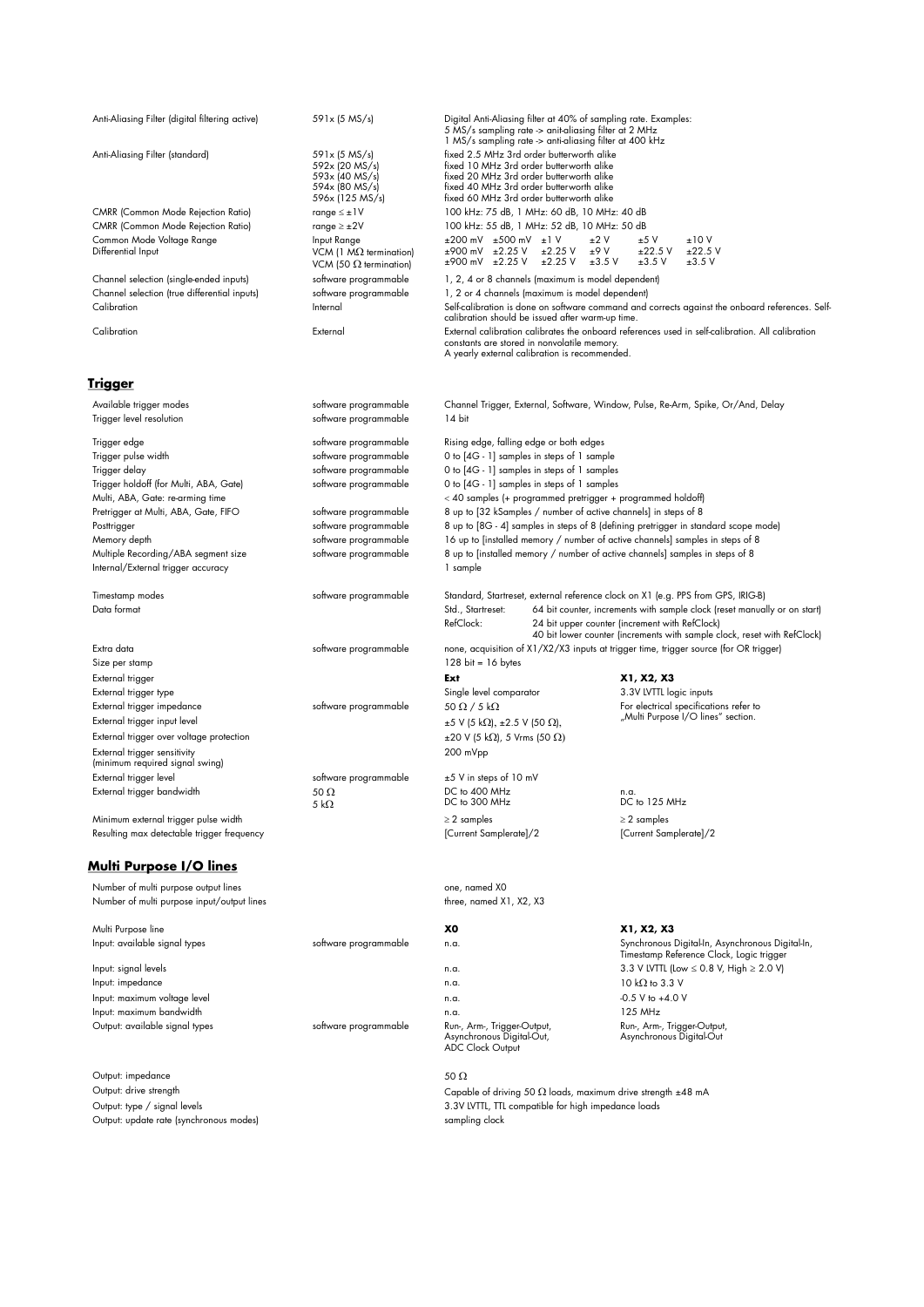## **Option DN2.59x-08-Dig**

| Number of additional multi-purpose I/O lines<br>Input: signal levels               |                       | 8 (X4 to X11)<br>3.3 V LVTTL                                                                                                                                                                   |
|------------------------------------------------------------------------------------|-----------------------|------------------------------------------------------------------------------------------------------------------------------------------------------------------------------------------------|
| Input: impedance                                                                   |                       | 10 k $\Omega$ to 3.3 V                                                                                                                                                                         |
| Input: maximum voltage level                                                       |                       | -0.5 V to +4.0 V                                                                                                                                                                               |
| Input: maximum bandwidth                                                           |                       | 125 MHz                                                                                                                                                                                        |
| Input: available signal types                                                      | software programmable | Synchronous Digital-In, Asynchronous Digital-In                                                                                                                                                |
| Output: available signal types                                                     | software programmable | Run-, Arm-, Trigger-Output, Asynchronous Digital-Out                                                                                                                                           |
| Output: update rate (synchronous modes)                                            |                       | sampling clock                                                                                                                                                                                 |
| Output: type / signal levels                                                       |                       | 3.3V LVTTL, TTL compatible for high impedance loads                                                                                                                                            |
| Output: impedance                                                                  |                       | 50 $\Omega$                                                                                                                                                                                    |
| Output: drive strength                                                             |                       | Capable of driving 50 $\Omega$ loads, maximum drive strength $\pm 48$ mA                                                                                                                       |
| Clock                                                                              |                       |                                                                                                                                                                                                |
| Clock Modes                                                                        | software programmable | internal PLL, external clock, external reference clock, sync                                                                                                                                   |
| Internal clock range (PLL mode)                                                    | software programmable | see "Clock Limitations and Bandwidth" table below                                                                                                                                              |
| Internal clock accuracy                                                            | after warm-up         | $\leq \pm 1.0$ ppm (at time of calibration in production)                                                                                                                                      |
| Internal clock aging                                                               |                       | $\leq \pm 0.5$ ppm / year                                                                                                                                                                      |
| PLL clock setup granularity (int. or ext. reference)                               |                       | 1 Hz                                                                                                                                                                                           |
| External reference clock range                                                     | software programmable | 128 kHz up to 125 MHz                                                                                                                                                                          |
| Direct external clock to internal clock delay                                      | single card only      | $4.3$ ns                                                                                                                                                                                       |
| Direct external clock range                                                        |                       | see "Clock Limitations and Bandwidth" table below                                                                                                                                              |
| Direct external clock minimum LOW/HIGH time                                        |                       | see "Clock Limitations and Bandwidth" table below                                                                                                                                              |
| External clock type                                                                |                       | Single level comparator                                                                                                                                                                        |
| External clock input level                                                         |                       | $\pm 5$ V (5 kΩ), $\pm 2.5$ V (50 Ω),                                                                                                                                                          |
| External clock input impedance                                                     | software programmable | 50 $\Omega$ / 5 k $\Omega$                                                                                                                                                                     |
| External clock over voltage protection                                             |                       | $\pm 20$ V (5 k $\Omega$ ), 5 Vrms (50 $\Omega$ )                                                                                                                                              |
| External clock sensitivity<br>(minimum required signal swing)                      |                       | 200 mVpp                                                                                                                                                                                       |
| External clock level                                                               | software programmable | ±5 V in steps of 1mV                                                                                                                                                                           |
| External clock edge                                                                |                       | rising edge used                                                                                                                                                                               |
| External reference clock input duty cycle                                          |                       | 45% - 55%                                                                                                                                                                                      |
| Clock output electrical specification                                              |                       | Available via Multi Purpose output X0. Refer to "Multi Purpose I/O lines" section.                                                                                                             |
| Synchronization clock multiplier "N" for<br>different clocks on synchronized cards | software programmable | N being a multiplier (1, 2, 3, 4, 5,  Max) of the card with the currently slowest sampling clock<br>The card maximum (see "Clock Limitations and Bandwidth" table below) must not be exceeded. |
| ABA mode clock divider for slow clock                                              | software programmable | 8 up to (64k - 8) in steps of 8                                                                                                                                                                |
| Channel to channel skew on one card                                                |                       | < 200 ps (typical)                                                                                                                                                                             |
| Skew between star-hub synchronized cards                                           |                       | < 100 ps (typical)                                                                                                                                                                             |

## **Connectors**

Analog Inputs or Outputs<br>9 mm BNC female (one for each single-ended Ch.) Cable-Type: Cab-9m-xx-xx<br>9 mm BNC female 9 mm BNC female Cab-9Type: Cab-9m-xx-xx P mm BNC female Cable-Type: Cable-Type: Cab-9m-xx-xx<br>P mm BNC female Cable-Type: Cab-9m-xx-xx Clock/Reference Clock Input 9 mm BNC female Cable-Type: Cab-9m-xx-xx<br>Clock/Reference Clock Input 9 mm BNC female Cable-Type: Cab-9m-xx-xx<br>Clock Output, Multi-Purpose X0 mm BNC female 9 mm BNC female Cable-Type: Cab-9m-xx-x Clock Output, Multi-Purpose X0 و Clock Output, Multi-Purpose X0 9 mm BNC female<br>Multi-Purpose I/O X1, X2, X3 9 mm BNC female Multi-Purpose I/O X1, X2, X3 9 mm BNC female Multi-Purpose I/O X1 Multi-Purpose I/O X1, X2, X3 Programmable Direction

## **Connection Cycles**

All connectors have an expected lifetime as specified below. Please avoid to exceed the specified connection cycles or use connector savers.

BNC connector  $500$  connection cycles Power connector extensive connection cycles of the state of the state of the state of the state of the state of the state of the state of the state of the state of the state of the state of the state of the state of the st LAN connector **120 connection** cycles

### **Option digitizerNETBOX/generatorNETBOX embedded server (DN2.xxx-Emb, DN6.xxx-Emb)**

| <b>CPU</b>                  | Intel Quad Core 2 GHz                                                    |               |
|-----------------------------|--------------------------------------------------------------------------|---------------|
| System memory               | 4 GByte RAM                                                              |               |
| System data storage         | Internal 128 GByte SSD                                                   |               |
| Development access          | Remote Linux command shell (ssh), no graphical interface (GUI) available |               |
| Accessible Hardware         | Full access to Spectrum instruments, LAN, front panel LEDs, RAM, SSD     |               |
| Integrated operating system | OpenSuse 12.2 with kernel 4.4.7.                                         |               |
| Internal PCIe connection    | DN2.20, DN2.46, DN2.47, DN2.49, DN2.59, DN2.60, DN2.65                   | PCle x1, Gen1 |
|                             | DN6.46, DN6.49, DN6.59, DN6.65, DN2.80, DN2.81                           |               |
|                             | DN2.22, DN2.44, DN2.66                                                   | PCle x1, Gen2 |
|                             | DN6.22, DN6.44, DN6.66, DN2.82                                           |               |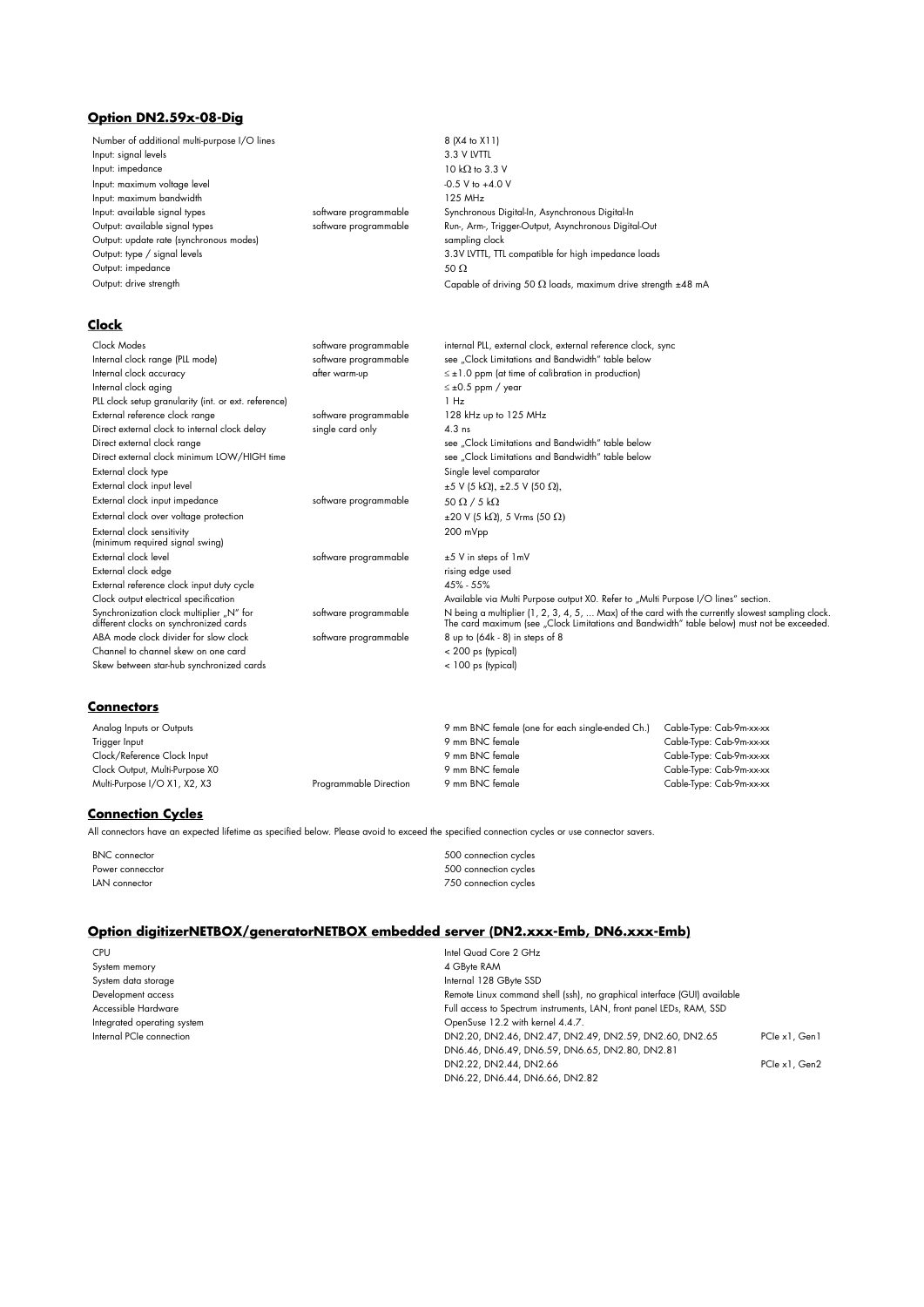## **Ethernet specific details**

| LAN Connection            |              | Standard RJ45                                                                             |                                        |
|---------------------------|--------------|-------------------------------------------------------------------------------------------|----------------------------------------|
| LAN Speed                 |              | Auto Sensing: GBit Ethernet, 100BASE-T, 10BASE-T                                          |                                        |
| LAN IP address            | programmable | DHCP (IPv4) with AutoIP fall-back (169.254.x.y), fixed IP (IPv4)                          |                                        |
| Sustained Streaming speed |              | DN2.20, DN2.46, DN2.47, DN2.49, DN2.60                                                    | up to 70 MByte/s                       |
|                           |              | DN6.46, DN6.49                                                                            |                                        |
|                           |              | DN2.59, DN2.65, DN2.22, DN2.44, DN2.66                                                    | up to 100 MByte/s                      |
|                           |              | DN6.59, DN6.65, DN6.22, DN6.44, DN6.66                                                    |                                        |
| Used TCP/UDP Ports        |              | Webserver: 80<br>VISA Discovery Protocol: 111, 9757<br>Spectrum Remote Server: 1026, 5025 | mDNS Daemon: 5353<br>UPNP Daemon: 1900 |

# **AC Power connection details (default configuration)**

| Mains AC power supply     | Input voltage: 100 to 240 VAC, 50 to 60 Hz       |
|---------------------------|--------------------------------------------------|
| AC power supply connector | IEC 60320-1-C14 (PC standard coupler)            |
| Power supply cord         | power cord included for Schuko contact (CEE 7/7) |

## **DC 12 V Power supply details (option DN2.xxxx-DC12)**

| Input Voltage          | 9 V to 18 V      |
|------------------------|------------------|
| Power supply connector | screw terminal   |
| Power supply cord      | no cord included |

## **DC 24 V Power supply details (option DN2.xxxx-DC24)**

| Input Voltage          | 18 V to 24 V     |
|------------------------|------------------|
| Power supply connector | screw terminal   |
| Power supply cord      | no cord included |

## **Serial connection details (DN2.xxx with hardware V11)**

Serial connection (RS232) For diagnostic purposes only. Do not use, unless being instructed by a Spectrum support agent.

## **Certification, Compliance, Warranty**

|  |  | According to EN ISO/IEC 17050-1:2010 |
|--|--|--------------------------------------|
|--|--|--------------------------------------|

| <b>EMC Compliance</b>         | Compliant with CE Mark<br>Electromagnetic Compatibility Directive 2014/30/EU (EMC)<br>Applied Standards:<br>EN 55032: 2016 (CISPR 32)<br>EN 61000-4-2: 2009 (IEC 61000-4-2)<br>EN 61000-4-3: 2011 (IEC 61000-4-3) |
|-------------------------------|-------------------------------------------------------------------------------------------------------------------------------------------------------------------------------------------------------------------|
| <b>Safety Compliance</b>      | Compliant with CE Mark<br>Low Voltage Directive 2014/35/EU (LVD)<br><b>Applied Standards:</b><br>IEC 61010-1: 2010 / EN 61010-1: 2010                                                                             |
| <b>RoHS</b> Compliance        | RoHS Directive 2015/863/EC<br>RoHS Directive 2011/65/EC (RoHS II)<br>RoHS Directive 2002/95/EC (RoHS)                                                                                                             |
| <b>REACH Compliance</b>       | REACH directive 2006/1907/EC                                                                                                                                                                                      |
| Product warranty              | 5 years starting with the day of delivery                                                                                                                                                                         |
| Software and firmware updates | Life-time, free of charge                                                                                                                                                                                         |

## **Clock Limitations and Bandwidth**

|                                                           | M <sub>2p.591x</sub><br>DN2.591-xx<br>DN6.591-xx | M2p.592x,<br>DN2.592-xx<br>DN6.592-xx | M <sub>2p.593x</sub><br>DN2.593-xx<br>DN6.593-xx<br>DN2.803-xx<br>DN2.813-xx | M2p.594x        | M <sub>2p.596x</sub><br>DN2.596-xx<br>DN6.596-xx<br>DN2.806-xx<br>DN2.816-xx |
|-----------------------------------------------------------|--------------------------------------------------|---------------------------------------|------------------------------------------------------------------------------|-----------------|------------------------------------------------------------------------------|
| max internal clock (non-synchronized cards)               | $5$ MS/s                                         | $20$ MS/s                             | $40$ MS/s                                                                    | 80 MS/s         | $125$ MS/s                                                                   |
| min internal clock (non-synchronized cards)               | l kS/s                                           | 1 kS/s                                | l kS/s                                                                       | $1$ kS/s        | $1$ kS/s                                                                     |
| max internal clock (cards synchronized via star-hub)      | $5$ MS/s                                         | $20$ MS/s                             | $40$ MS/s                                                                    | 80 MS/s         | $125$ MS/s                                                                   |
| min internal clock (cards synchronized via star-hub)      | 128 kS/s                                         | 128 kS/s                              | $128$ kS/s                                                                   | $128$ kS/s      | $128$ kS/s                                                                   |
| max direct external clock                                 | $5$ MS/s                                         | $20$ MS/s                             | $40$ MS/s                                                                    | 80 MS/s         | $125$ MS/s                                                                   |
| min direct external clock                                 | $1$ MS/s                                         | $1$ MS/s                              | $1$ MS/s                                                                     | $1$ MS/s        | 1 MS/s                                                                       |
| min direct external clock LOW time                        | $25$ ns                                          | $25$ ns                               | 4 ns                                                                         | 4 <sub>ns</sub> | 4 ns                                                                         |
| min direct external clock HIGH time                       | $25$ ns                                          | $25$ ns                               | 4 ns                                                                         | 4 ns            | 4 ns                                                                         |
| -3 dB analog input bandwidth                              | $> 2.0$ MHz                                      | $>10$ MHz                             | $> 20$ MHz                                                                   | $>40$ MHz       | $>60$ MHz                                                                    |
| -3 dB analoa input bandwidth, diaital filter de-activated | $> 2.5$ MHz                                      | n.a.                                  | n.a.                                                                         | n.a.            | n.a.                                                                         |

## **RMS Noise Level (Zero Noise), typical figures**

|                    |                | M2p.591x, DN2.591-xx, DN6.591-xx<br>digital filtering active |             |           |             |                   |             |                   |                |                          |  |               |
|--------------------|----------------|--------------------------------------------------------------|-------------|-----------|-------------|-------------------|-------------|-------------------|----------------|--------------------------|--|---------------|
| Input Range        |                | $±200$ mV                                                    |             | $±500$ mV |             |                   |             | ±2V               |                | ±5V                      |  | ±10V          |
| Voltage resolution |                | 6.1 uV                                                       |             | 15.3 uV   |             | $30.5 \text{ uV}$ |             | $61.0 \text{ uV}$ |                | 152.6 uV                 |  | 305.2 uV      |
| 50 $\Omega$        | $\leq$ 1.5 LSB | < 10 uV                                                      | $<$ 1.2 LSB | $<$ 19 uV | $<$ 1.0 LSB | $< 31 \text{ uV}$ | $<$ 3.0 LSB | $<$ 183 $uV$      | $\leq$ 1.6 LSB | $<$ 245 uV $\le$ 1.2 LSB |  | $<$ 367 uV    |
| $M\Omega$          | $\leq$ 1.5 LSB | $< 10 \text{ uV}$                                            | $<$ 1.2 LSB | $<$ 19 uV | $<$ 1.0 LSB | <31 uV            | $<$ 3.0 LSB | $<$ 183 µV        | $<$ 1.6 LSB    | $<$ 245 uV $ $ < 1.2 LSB |  | $<$ 367 uV II |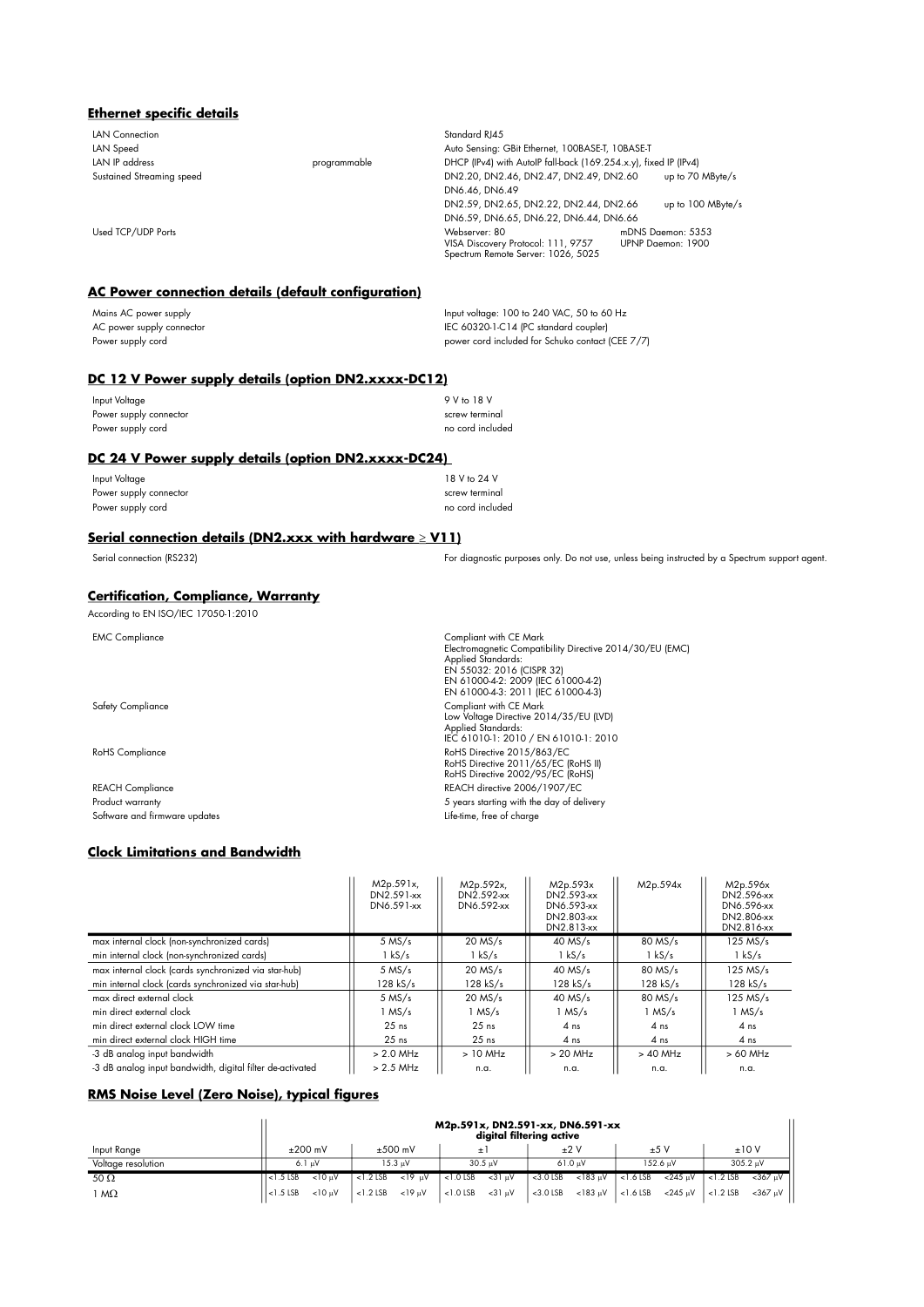|                    |                               |                               |                                | M2p.592x, DN2.592-xx, DN6.592-xx                         |                             |                              |  |
|--------------------|-------------------------------|-------------------------------|--------------------------------|----------------------------------------------------------|-----------------------------|------------------------------|--|
| Input Range        | $±200$ mV                     | $±500$ mV                     | $\pm 1$                        | ±2V                                                      | ±5V                         | ±10V                         |  |
| Voltage resolution | 6.1 µV                        | $15.3 \text{ }\mu\text{V}$    | 30.5 uV                        | 61.0 µV                                                  | 152.6 µV                    | 305.2 µV                     |  |
| 50 $\Omega$        | $<$ 25 $\mu$ V<br>$<$ 4.0 LSB | $<$ 40 $\mu$ V<br>$<$ 2.6 LSB | $<$ 2.1 $LSB$<br><65 μV        | $< 263 \mu V$<br>$<$ 4.3 LSB                             | $<$ 2.6 LSB<br>$<$ 397 µV   | $< 2.1$ LSB<br><641 μV       |  |
| $1 M\Omega$        | $<4.5$ LSB<br>$<$ 28 $\mu$ V  | $<$ 3.0 LSB<br>$<$ 46 µV      | $<$ 107 $\mu$ V<br>$< 2.5$ LSB | $<$ 275 $\mu$ V<br>$<$ 4.5 LSB                           | $<$ 3.0 $LSB$<br>$<$ 458 µV | $< 763 \mu V$<br>$<$ 2.5 LSB |  |
|                    |                               |                               |                                |                                                          |                             |                              |  |
|                    |                               |                               |                                | M2p.593x, DN2.593-xx, DN6.593-xx, DN2.803-xx, DN2.813-xx |                             |                              |  |
| Input Range        | $±200$ mV                     | $±500$ mV                     | $\pm$ 1                        | $+2V$                                                    | ±5V                         | ±10V                         |  |
| Voltage resolution | $6.1 \mu V$                   | $15.3 \text{ }\mu\text{V}$    | $30.5 \text{ uV}$              | 61.0 µV                                                  | 152.6 µV                    | 305.2 µV                     |  |
| 50 $\Omega$        | $<$ 37 µV<br>$<$ 6.0 LSB      | <77 μV<br>$<$ 5.0 LSB         | $<$ 138 µV<br>$<$ 4.5 LSB      | $< 397 \mu V$<br>$< 6.5$ LSB                             | $< 5.0$ LSB<br>$< 763$ µV   | $<$ 4.5 LSB<br>$<$ 1.4 mV    |  |
| $1 M\Omega$        | $<$ 6.5 LSB<br>$<$ 40 µV      | $< 5.0$ LSB<br>$<77 \mu V$    | $<$ 138 $\mu$ V<br>$<$ 4.5 LSB | $<$ 6.5 LSB<br>$<$ 397 $\mu$ V                           | $< 5.0$ LSB<br>$<763 \mu V$ | $<$ 4.5 LSB<br>$<1.4$ mV     |  |
|                    |                               |                               |                                | M2p.594x                                                 |                             |                              |  |
| Input Range        | $±200$ mV                     | $±500$ mV                     | $\pm 1$                        | $+2V$                                                    | ±5V                         | ±10V                         |  |
| Voltage resolution | $6.1 \mu V$                   | $15.3 \text{ }\mu\text{V}$    | $30.5 \mu V$                   | 61.0 µV                                                  | 152.6 μV                    | 305.2 µV                     |  |
| 50 $\Omega$        | $<$ 43 µV<br>$<$ 7.0 LSB      | $<85 \mu V$<br>$< 5.5$ LSB    | $<138$ µV<br>$<$ 4.5 LSB       | $<$ 458 µV<br>$< 7.5$ LSB                                | $-840 \mu V$<br>$< 5.5$ LSB | $<4.5$ LSB<br>$<$ 1.4 mV     |  |
| $1 M\Omega$        | $<$ 7.5 LSB<br>$<$ 46 µV      | $< 5.8$ LSB<br>$<89$ uV       | $<$ 138 µV<br>$<$ 4.5 LSB      | <470 µV<br>$<7.7$ LSB                                    | $< 5.8$ LSB<br>$<886$ µV    | $<$ 4.5 LSB<br>$<$ 1.4 mV    |  |
|                    |                               |                               |                                |                                                          |                             |                              |  |
|                    |                               |                               |                                | M2p.596x, DN2.596-xx, DN6.596-xx, DN2.806-xx, DN2.816-xx |                             |                              |  |
| Input Range        | $±200$ mV                     | $±500$ mV                     | $\pm 1$                        | $+2V$                                                    | ±5V                         | ±10V                         |  |
| Voltage resolution | $6.1 \mu V$                   | $15.3 \text{ }\mu\text{V}$    | $30.5 \text{ }\mu\text{V}$     | $61.0 \text{ }\mu\text{V}$                               | 152.6 µV                    | $305.2 \mu V$                |  |
| 50 $\Omega$        | $<$ 9.0 LSB<br>$< 55 \mu V$   | $<$ 104 µV<br>$<$ 6.8 LSB     | $< 5.5$ LSB<br>$<$ 168 $\mu$ V | $<$ 9.0 $LSB$<br>$<$ 550 µV                              | $< 6.8$ LSB<br>$<1.1$ mV    | $< 5.5$ LSB<br>$<1.7$ mV     |  |

## **Dynamic Parameters, typical figures**

|                              |                   | M2p.591x, DN2.591-xx, DN6.591-xx<br>digital filtering active |                   |                 |                   |                 |        |      |  |  |  |  |
|------------------------------|-------------------|--------------------------------------------------------------|-------------------|-----------------|-------------------|-----------------|--------|------|--|--|--|--|
| Test - sampling rate         |                   | $5$ MS/s                                                     |                   |                 |                   |                 |        |      |  |  |  |  |
| Input Range                  | $±200$ mV         |                                                              | $±500$ mV         |                 | ±1V               |                 | ±2V    |      |  |  |  |  |
| <b>Test Signal Frequency</b> | 20 kHz            | MHz                                                          | 20 kHz            | MHz             | 20 kHz            | <b>MHz</b>      | 20 kHz | MHz  |  |  |  |  |
| SNR (typ)                    | $\geq 83.5$ dB    | $\geq 82.8$ dB                                               | $\geq 85.0$ dB    | $\geq 84.9$ dB  | $\geq 86.2$ dB    | $\geq 85.7$ dB  | n.a.   | n.a. |  |  |  |  |
| THD (typ)                    | $( \leq 84.4$ dB) | $\le$ -93.5 dB                                               | $( \leq 86.3$ dB) | $\le$ -93.1 dB  | $( \leq 86.9$ dB) | $\le$ -91.8 dB  | n.a.   | n.a. |  |  |  |  |
| SFDR (typ), excl. harm.      | $\geq$ 103.0 dB   | $\geq$ 103.0 dB                                              | $\geq$ 104.0 dB   | $\geq$ 107.0 dB | $\geq$ 103.0 dB   | $\geq$ 107.0 dB | n.a.   | n.a. |  |  |  |  |
| <b>ENOB</b> (based on SNR)   | $\geq$ 13.6 LSB   | $\geq$ 13.4 LSB                                              | $\geq$ 13.8 LSB   | $\geq$ 13.8 LSB | $\geq$ 14.0 LSB   | $\geq$ 13.9 LSB | n.a.   | n.a. |  |  |  |  |
| <b>ENOB</b> (based on SINAD) | $\geq$ 13.1 LSB   | $\geq$ 13.4 LSB                                              | $\geq$ 13.4 LSB   | $\geq$ 13.7 LSB | $\geq$ 13.6 LSB   | $\geq$ 13.8 LSB | n.a.   | n.a. |  |  |  |  |

1 M <9.5 LSB <58V <7.1 LSB <109 V <5.5 LSB <168 V <9.5 LSB <580 V <7.1 LSB <1.1 mV <5.5 LSB <1.7 mV

|                                       |                 | M2p.591x, DN2.591-xx, DN6.591-xx<br>digital filtering active |                   |                   |                   |                 |                   |                   |  |  |  |
|---------------------------------------|-----------------|--------------------------------------------------------------|-------------------|-------------------|-------------------|-----------------|-------------------|-------------------|--|--|--|
| Test - sampling rate                  |                 | $3$ MS/s                                                     |                   | l MS/s            | $500$ kS/s        |                 |                   | 200 kS/s          |  |  |  |
| Input Range                           | $±200$ mV       | $±1$ V                                                       | $±200$ mV         | $±1$ V            | $±200$ mV         | $\pm 1$         | $±200$ mV         | $±1$ V            |  |  |  |
| <b>Test Signal Frequency</b>          | 20 kHz          |                                                              |                   | 20 kHz            | 20 kHz            |                 | 20 kHz            |                   |  |  |  |
| Input bandwidth due to digital filter |                 | l.2 MHz                                                      |                   | 400 kHz           | 200 klHz          |                 | 80 kHz            |                   |  |  |  |
| SNR (typ)                             | $\geq 85.3$ dB  | $\geq 86.6$ dB                                               | $\geq$ 87.2 dB    | $\geq$ 89.1 dB    | $\geq 86.2$ dB    | $\geq$ 89.7 dB  | $\geq 86.4$ dB    | $\geq$ 89.4 dB    |  |  |  |
| THD (typ)                             | (≤ 88.9 dB)     | $(\leq -88.5$ dB)                                            | $( \leq 86.4$ dB) | $(\leq -88.6$ dB) | $( \leq 86.9$ dB) | $(≤-90.8$ dB)   | $( \leq 89.7$ dB) | $(\leq -93.8$ dB) |  |  |  |
| SFDR (typ), excl. harm.               | $\geq$ 103.1 dB | $\geq$ 103.6 dB                                              | $\geq$ 102.8 dB   | $\geq$ 105.6 dB   | $\geq$ 103.1 dB   | $\geq$ 103.1 dB | $\geq$ 103.1 dB   | $\geq$ 103.5 dB   |  |  |  |
| <b>ENOB</b> (based on SNR)            | $\geq$ 13.9 LSB | $\geq$ 14.1 LSB                                              | $\geq$ 14.2 LSB   | $\geq$ 14.5 LSB   | $\geq$ 14.0 LSB   | $\geq$ 14.6 LSB | $\geq$ 14.1 LSB   | $\geq$ 14.6 LSB   |  |  |  |
| <b>ENOB</b> (based on SINAD)          | $\geq$ 13.5 LSB | $\geq$ 13.7 LSB                                              | $\geq$ 13.6 LSB   | $\geq$ 14.0 LSB   | $\geq$ 13.6 LSB   | $\geq$ 14.2 LSB | $\geq$ 13.8 LSB   | $\geq$ 14.3 LSB   |  |  |  |

(20 kHz measurements are missing the correct bandpass filter and therefore show a larger THD that is coming from the generator)

|                              |                 | M2p.592x, DN2.592-xx, DN6.592-xx |                 |      |                 |      |                 |      |  |  |  |  |  |
|------------------------------|-----------------|----------------------------------|-----------------|------|-----------------|------|-----------------|------|--|--|--|--|--|
| Test - sampling rate         |                 | $20$ MS/s                        |                 |      |                 |      |                 |      |  |  |  |  |  |
| Input Range                  | $±200$ mV       |                                  | $±500$ mV       |      | ±1V             |      | ±2V             |      |  |  |  |  |  |
| <b>Test Signal Frequency</b> | <b>MHz</b>      | n.a.                             |                 | n.a. | MHz             | n.a. | MHz             | n.a  |  |  |  |  |  |
| SNR (typ)                    | $\geq$ 77.2 dB  | n.a.                             | $\geq$ 79.8 dB  | n.a. | $\geq 81.0$ dB  | n.a. | $\geq$ 75.0 dB  | n.a. |  |  |  |  |  |
| THD (typ)                    | $\leq$ 92.5 dB  | n.a.                             | $\leq$ -92.8 dB | n.a. | ≤-89.5 dB       | n.a. | ≤-76.5 dB       | n.a. |  |  |  |  |  |
| SFDR (typ), excl. harm.      | $\geq$ 103.0 dB | n.a.                             | $\geq$ 103.0 dB | n.a. | $\geq$ 105.0 dB | n.a. | $\geq$ 93.0 dB  | n.a. |  |  |  |  |  |
| <b>ENOB</b> (based on SNR)   | $\geq$ 12.5 LSB | n.a.                             | $\geq$ 13.0 LSB | n.a. | $\geq$ 13.2 LSB | n.a. | $\geq$ 12.2 LSB | n.a. |  |  |  |  |  |
| <b>ENOB</b> (based on SINAD) | $\geq$ 12.5 LSB | n.a.                             | $\geq$ 13.0 LSB | n.a. | $\geq$ 13.1 LSB | n.a. | $\geq$ 11.8 LSB | n.a. |  |  |  |  |  |

|                              | M2p.593x, DN2.593-xx, DN6.593-xx, DN2.803-xx, DN2.813-xx |                 |                 |                 |                 |                 |                        |                 |  |  |  |  |
|------------------------------|----------------------------------------------------------|-----------------|-----------------|-----------------|-----------------|-----------------|------------------------|-----------------|--|--|--|--|
| Test - sampling rate         | $40$ MS/s                                                |                 |                 |                 |                 |                 |                        |                 |  |  |  |  |
| Input Range                  | $±200$ mV                                                |                 | $±500$ mV       |                 | $\pm$ 1         |                 | ±2V                    |                 |  |  |  |  |
| <b>Test Signal Frequency</b> | MHz                                                      | 10 MHz          | MHz             | 10 MHz          | l MHz           | 10 MHz          | MHz                    | 10 MHz          |  |  |  |  |
| SNR (typ)                    | $\geq$ 73.0 dB                                           | $\geq$ 72.6 dB  | $\geq$ 74.6 dB  | $\geq$ 74.4 dB  | $\geq$ 75.3 dB  | $\geq$ 75.3 dB  | $\geq$ 71.9 dB         | $\geq$ 71.8 dB  |  |  |  |  |
| THD (typ)                    | ≤-87.8 dB                                                | $\leq$ -67.0 dB | $\leq$ -89.0 dB | $\le$ -67.0 dB  | $\le$ -86.1 dB  | $\le$ -67.2 dB  | $\le$ -79.0 dB         | $\le$ -67.2 dB  |  |  |  |  |
| SFDR (typ), excl. harm.      | $\geq$ 98.3 dB                                           | $\geq$ 96.5 dB  | $\geq$ 98.8 dB  | $\ge$ 99.5 dB   | $\geq$ 101.0 dB | $\geq$ 100.0 dB | $\geq 81.7 \text{ dB}$ | $\geq$ 91.3 dB  |  |  |  |  |
| <b>ENOB</b> (based on SNR)   | $\geq$ 11.8 LSB                                          | $\geq$ 11.8 LSB | $\ge$ 12.1 LSB  | $\geq$ 12.0 LSB | $\geq$ 12.2 LSB | $\geq$ 12.2 LSB | $\geq$ 11.7 LSB        | $\geq$ 11.6 LSB |  |  |  |  |
| <b>ENOB</b> (based on SINAD) | $\geq$ 11.8 LSB                                          | $\geq$ 10.7 LSB | $\geq$ 12.1 LSB | $\geq$ 10.7 LSB | $\geq$ 12.2 LSB | $\geq$ 10.8 LSB | $\geq$ 11.6 LSB        | $\geq$ 10.7 LSB |  |  |  |  |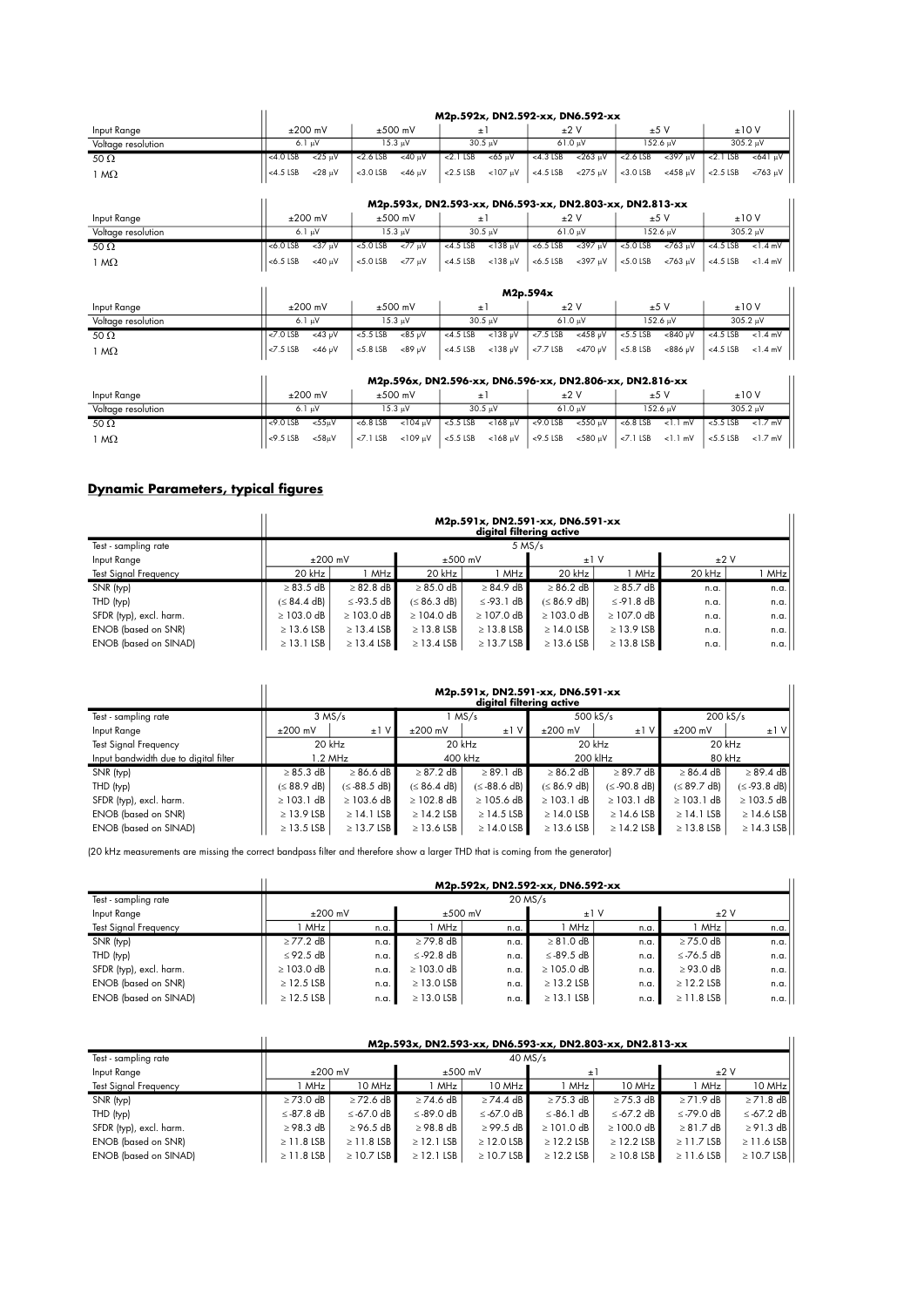|                              |                      | M2p.594x        |                 |                 |                 |                 |                 |                 |  |  |  |  |  |
|------------------------------|----------------------|-----------------|-----------------|-----------------|-----------------|-----------------|-----------------|-----------------|--|--|--|--|--|
| Test - sampling rate         |                      | 80 MS/s         |                 |                 |                 |                 |                 |                 |  |  |  |  |  |
| Input Range                  | $±200$ mV            |                 | $±500$ mV       |                 | $\pm$ 1         |                 | ±2V             |                 |  |  |  |  |  |
| <b>Test Signal Frequency</b> | 10 MHz<br><b>MHz</b> |                 | MHz             | 10 MHz          | MHz             | 10 MHz          | MHz             | 10 MHz          |  |  |  |  |  |
| SNR (typ)                    | $\geq$ 70.6 dB       | $\geq$ 70.5 dB  | $\geq$ 72.9 dB  | $\geq$ 72.8 dB  | $\geq$ 74.2 dB  | $\geq$ 74.2 dB  | $\geq 69.8$ dB  | $\geq 69.8$ dB  |  |  |  |  |  |
| THD (typ)                    | $\le$ -87.3 dB       | $\le$ -76.9 dB  | $\leq$ -86.6 dB | $\le$ -76.3 dB  | $\leq$ -84.8 dB | $\le$ -70.1 dB  | $\leq$ -79.0 dB | $\le$ -77.9 dB  |  |  |  |  |  |
| SFDR (typ), excl. harm.      | $\geq$ 97.5 dB       | $\geq$ 105.0 dB | $\geq$ 101.0 dB | $\geq$ 104.0 dB | $\geq$ 100.0 dB | $\geq$ 100.0 dB | $\geq$ 96.9 dB  | $\geq$ 96.6 dB  |  |  |  |  |  |
| ENOB (based on SNR)          | $\geq$ 11.4 LSB      | $\geq$ 11.4 LSB | $\geq$ 11.8 LSB | $\geq$ 11.8 LSB | $\geq$ 12.0 LSB | $\geq$ 12.0 LSB | $\geq$ 11.2 LSB | $\geq$ 11.2 LSB |  |  |  |  |  |
| <b>ENOB</b> (based on SINAD) | $\geq$ 11.4 LSB      | $\geq$ 11.3 LSB | $\geq$ 11.8 LSB | $\geq$ 11.5 LSB | $\geq$ 12.0 LSB | $\geq$ 11.1 LSB | $\geq$ 11.2 LSB | $\geq$ 11.2 LSB |  |  |  |  |  |

### **M2p.596x, DN2.596-xx, DN6.596-xx, DN2.806-xx, DN2.816-xx**

 $\overline{\mathsf{u}}$ 

| Test - sampling rate         |                 | 125 MS/s        |                 |                 |                 |                 |                 |                 |                 |                 |                 |                 |  |
|------------------------------|-----------------|-----------------|-----------------|-----------------|-----------------|-----------------|-----------------|-----------------|-----------------|-----------------|-----------------|-----------------|--|
| Input Range                  | $±200$ mV       |                 |                 | $±500$ mV       |                 |                 | ±1V             |                 |                 | ±2V             |                 |                 |  |
| <b>Test Signal Frequency</b> | MHz             | 10 MHz          | 40 MHz          | MHz.            | 10 MHz          | $40$ MHz        | MHz             | 10 MHz          | 40 MHz          | MHz             | 10 MHz          | 40 MHz          |  |
| SNR (typ)                    | $\geq 68.1$ dB  | $\geq 66.2$ dB  | $\geq 65.5$ dB  | $\geq$ 70.5 dB  | $\geq 69.9$ dB  | $\geq 68.7$ dB  | $\geq$ 73.3 dB  | $\geq$ 72.7 dB  | $\geq$ 71.5 dB  | $\geq 67.8$ dB  | $\geq 65.8$ dB  | $\geq 65.1$ dB  |  |
| THD (typ)                    | $\le$ -81.5 dB  | $\leq$ -74.5 dB | $\le$ -53.7 dB  | $\le$ -82.5 dB  | $\leq$ -77.6 dB | $\le$ -55.3 dB  | $\le$ -83.3 dB  | $\le$ -68.9 dB  | $\le$ -57.3 dB  | $\leq$ -78.0 dB | $\le$ -75.6 dB  | $\le$ -53.7 dB  |  |
| SFDR (typ), excl. harm.      | $\geq$ 95.0 dB  | $\geq$ 93.4 dB  | $\geq$ 92.3 dB  | $\geq$ 97.5 dB  | $\geq$ 96.8 dB  | $\geq$ 94.0 dB  | $\geq$ 98.5 dB  | $\geq$ 98.1 dB  | $\geq$ 96.4 dB  | $\geq 91.5$ dB  | $\geq 89.0$ dB  | $\geq$ 89.0 dB  |  |
| <b>ENOB</b> (based on SNR)   | $\geq$ 11.0 LSB | $\geq$ 10.7 LSB | $\geq$ 10.6 LSB | $\geq$ 11.4 LSB | $\geq$ 11.3 LSB | $\geq$ 11.1 LSB | $\geq$ 11.8 LSB | $\geq$ 11.8 LSB | $\geq$ 11.6 LSB | $\geq$ 11.0 LSB | $\geq$ 10.6 LSB | $\geq$ 10.5 LSB |  |
| <b>ENOB</b> (based on SINAD) | $\geq$ 11.0 LSB | $\geq$ 10.6 LSB | $\geq 8.6$ LSB  | $\geq$ 11.4 LSB | $\geq$ 11.1 LSB | $\geq 8.9$ LSB  | $\geq$ 11.7 LSB | $\geq$ 11.0 LSB | $\geq$ 9.2 LSB  | $\geq$ 10.9 LSB | $\geq$ 10.6 LSB | $\geq 8.6$ LSB  |  |

Dynamic parameters are measured at ±1 V input range [if no other range is stated) and 50Ω termination with the samplerate specified in the table. Measured parameters are averaged<br>20 times to get typical values. Test signal

# **DN2 specific Technical Data**

 $\mathbf{II}$ 

## **Environmental and Physical Details DN2.xxx**

| L x W x H             | 366 mm x 267 mm x 87 mm               |
|-----------------------|---------------------------------------|
| $L \times W \times H$ | 366 mm x 482.6 mm x 87 mm (2U height) |
|                       | 6.3 kg, with rack mount kit: 6.8 kg   |
|                       | 6.7 kg, with rack mount kit 7.2 kg    |
|                       | 20 minutes                            |
|                       | $0^{\circ}$ C to $40^{\circ}$ C       |
|                       | $-10^{\circ}$ C to $70^{\circ}$ C     |
|                       | 10% to 90%                            |
| $L \times W \times H$ | 470 mm x 390 mm x 180 mm              |
|                       | $7.0$ kgs                             |
|                       |                                       |

### **Power Consumption**

|                     | <b>230 VAC</b> |      | <b>12 VDC</b> |      | <b>24 VDC</b> |      |
|---------------------|----------------|------|---------------|------|---------------|------|
| 4 channel versions  | 0.12A          | 28 W | 2.7A          | 32 W | 1.3A          | 32 W |
| 8 channel versions  | 0.13 A         | 30 W | 2.7A          | 33 W | 1.3A          | 32 W |
| 16 channel versions | 0.21 A         | 48 W | 4.2A          | 51W  | 2.1A          | 50 W |

## **MTBF**

MTBF 100000 hours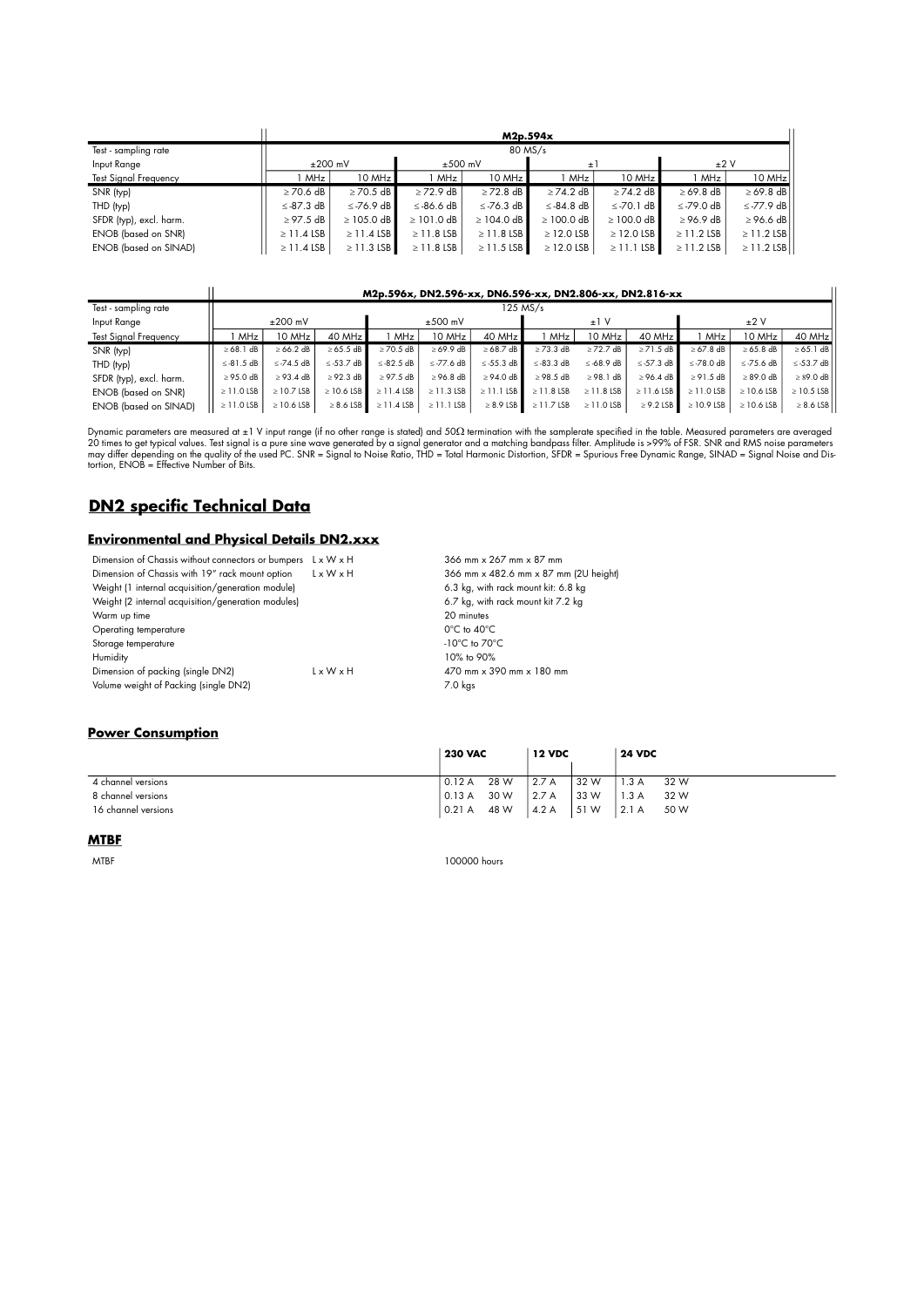# **Block diagram of digitizerNETBOX DN2**



• The number of maximum channels and internal digitizer modules and existance of a synchronization Star-Hub is model dependent.

# **Block diagram of digitzerNETBOX module DN2.59x**